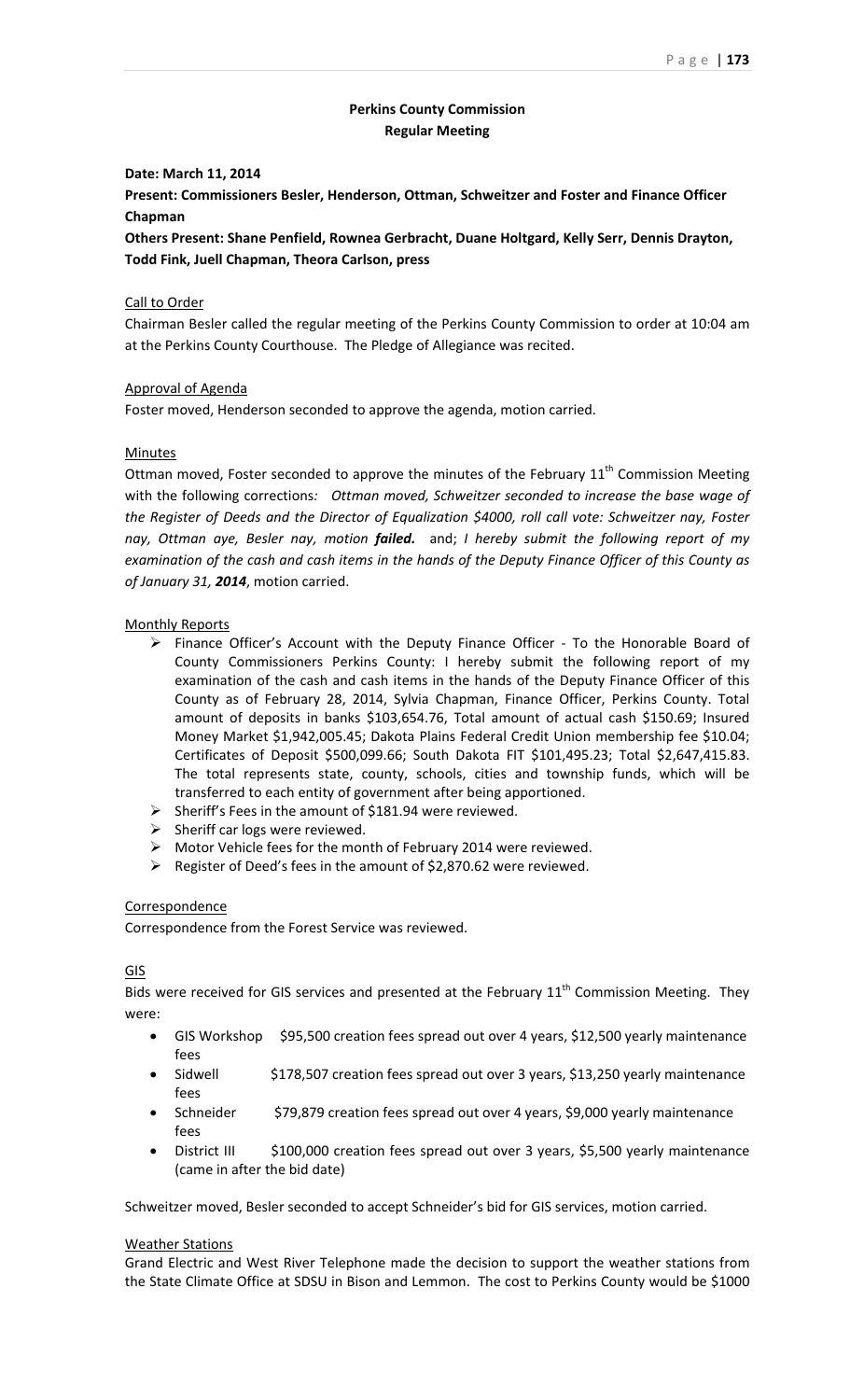per station annually. Schweitzer moved, Ottman seconded to cost share the support for the weather stations in Bison and Lemmon at a cost of \$1000 per station per year, motion carried.

### **Wages**

Henderson moved, to give the offices deputies and secretaries a  $50¢$  per hour increase. Henderson withdrew his motion.

Henderson moved, Schweitzer seconded to change Patsy Crow's title to Administrative Assistant and to adjust her base wage to \$13.62 per hour effective February 26, 2014; Ottman moved to call for the question, Foster seconded, all ayes, motion carried. Besler called for a vote on the motion, all ayes, motion carried.

Schweitzer moved to adjust the base wage by 50¢ per hour for Deputy Finance Officers, Deputy Register of Deeds, Deputy Director of Equalization I & II, State's Attorney's Secretary, Sheriff's Administrative Deputy, Highway Administrative Assistant, Health Nurse Secretary and Custodian effective February 26, 2014, motion failed for lack of a second.

Foster moved, Henderson seconded to give a 50¢ per hour increase to the Deputy Finance Officers, Deputy Register of Deeds, Deputy Director of Equalization I & II, State's Attorney's Secretary, Health Nurse Secretary and Custodian with an effective date of February 26, 2014, all ayes, motion carried.

Finance Officer Chapman requested a change in title and status for the deputy on the auditor side of the Finance Office to Deputy Finance Officer 1 and a pay adjustment of 25¢ per hour. Henderson moved, Foster seconded to change Paulette Fero's title to Deputy Finance Officer I and to adjust the wage to \$14.37 per hour (includes longevity) effective February 26, 2014, motion carried.

Schweitzer moved, Henderson seconded to adjust the base wage for the Sheriff to \$47,981.58 effective March 1, 2013, motion carried.

### Powder River Training Zone

Dennis Drayton was present to ask the Commission to consider publishing their resolution on their position on the Powder River Training Zone in Perkins County. Resolution 2010‐16 was signed and published in 2010. Mr. Drayton will provide addresses that he would like Resolution 2010‐16 to be sent.

### **Bids**

Ottman moved, Henderson seconded to open the bids, motion carried. One road oil bid was received from Hills Material Company, Rapid City. Bids were:

| MC-70            | No bid           |
|------------------|------------------|
| MC-800           | No bid           |
| AE-150           | \$550.65 per ton |
| MC-3000          | No bid           |
| CRS <sub>2</sub> | \$551.63 per ton |
| CRS2P            | \$608.15 per ton |
|                  |                  |

Foster moved, Schweitzer seconded to accept the lone bid from Hills Material, Rapid City, motion carried.

One bid was received for concrete products from Cretex. Schweitzer moved, Foster seconded to accept the lone bid from Cretex, motion carried.

# Highway Department

- $\checkmark$  Superintendent Holtgard shared cost estimates for Coleman Avenue. Juell Chapman, Town Board Chairman, was present and stated that they would like a signed agreement with Perkins County prior to accepting the grant from the State of SD. Ottman moved, Schweitzer seconded to enter into an agreement with the Town of Bison for the repair of Coleman Avenue with the County's share not to exceed \$125,000, motion carried.
- $\checkmark$  Ottman moved, Henderson seconded to give signatory authority to Chairman Besler upon completion of a written agreement with the Town of Bison, motion carried.
- $\checkmark$  Discussion was held on the Bixby Rd project which is currently slated for 2016. Discussion was held on reducing the number of miles to reduce costs.
- $\checkmark$  Discussion was held on the installation of the culvert on 178<sup>th</sup> Ave. Bison Township will be invited to the April meeting to discuss the agreement between Bison Township and Perkins County.
- $\checkmark$  Holtgard hired Cody Green. His wage will be the base wage of \$15.81 per hour.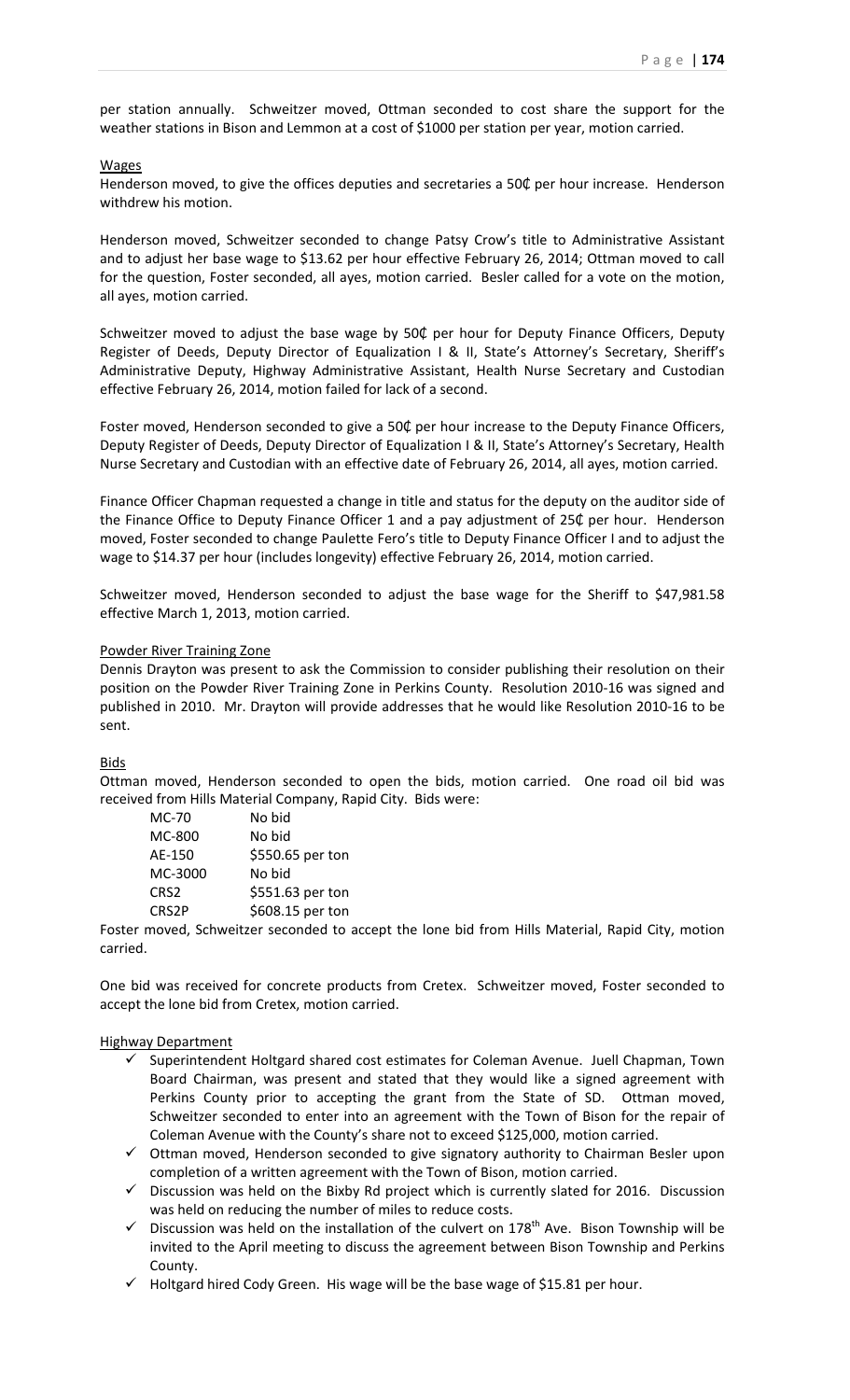- $\checkmark$  Holtgard shared his plans for blading the roads in Perkins County.
- $\checkmark$  Holtgard would like to advertise for two summer seasonal employees. Schweitzer moved, Ottman seconded to allow Holtgard to advertise for summer seasonal employees, motion carried.
- $\checkmark$  Ottman moved, Henderson seconded to authorize Chairman Besler as signatory on the Sign Retroreflectivity Assessment/Management Plan, motion carried.
- $\checkmark$  Schweitzer moved, Henderson seconded to accept the FEMA grant money in the amount of \$32,948.81 and to auto‐supplement 201‐313‐422, motion carried.
- $\checkmark$  Commission reviewed a letter from Daryl & Geraldine Storm concerning the condition of their roads. Holtgard is aware of the situation.

### Abatement

Ottman moved, Schweitzer seconded to approve the abatement for Daniel Kvale in the amount of \$3,358.10, as his property failed to get discretionary, motion carried.

### County Vehicles

Foster moved, Henderson seconded to declare the 2003 Dodge Durango surplus and to gift it to the City of Lemmon, motion carried.

Henderson moved, Foster seconded to surplus the 2001 Ford Crown Victoria, motion carried.

### SD Wildland Suppression Agreement

Foster moved, Henderson seconded to introduce and approve Resolution 2014‐02, roll call vote: Foster, aye, Henderson aye, Ottman aye, Schweitzer aye, Besler aye, motion carried.

### *Resolution 2014‐02*

*WHEREAS, the South Dakota Wildland Fire Coordinator is authorized to assist in fighting range fires through the State, and*

*WHEREAS, a county must formally request his assistance pursuant to SDCL 41‐20‐8.1;*

*NOW THEREFORE BE IT RESOLVED, that the Perkins County Commissioners do hereby designate the following persons with the authority to request assistance from the State Wildland Fire Coordinator in fighting range fires:*

*Douglas Jerde, Jerry Vliem, HL Ransom, Don Palmer, David Kopren, Allen Palmer, Harlan Hess and Chad Baumgarten.*

### Alcoholic Beverage Hearing

Ottman moved, Schweitzer seconded to set the Alcoholic Beverage Hearing for 10:30 am on April 8<sup>th</sup> 2014, motion carried.

# County Board of Equalization

Foster moved, Ottman seconded to set April 8, 2014 at 2:00 pm as the date and time of the County Board of Equalization Meeting, motion carried.

### Annual Report

The 2013 Annual Report, as prepared by the Finance Officer, was reviewed by the Commission.

### Claims

The following claims were presented and approved for payment, February payroll: 73,973.58; IRS, fica, 5,658.94; SD Retirement, retirement, 4,884.61; Delta Dental, insurance, 1,207.00; Lincoln Mutual, insurance, 151.92; SDSDBF, insurance, 20,606.18: A&B Business, supplies, 377.87; A+ Repairs, repairs, 1,176.90; Automotive Co, Inc, repairs, 1,087.59; Avera Queen of Peace, prof fee, 122.80; Best Western Ramkota, travel, 419.95; BH Council of Local Govt, fees, 1,550.00; BH Family Practice, jail meds, 8.00; Bison Courier, publishing, 290.74; Bison Food Store, supplies, 12.03; Bison Implement, supplies/repairs, 889.62; Bison Senior Citizens, subsidy, 1,500.00; Butler Machinery, repairs, 260.39; Jean Carlson, ct reporting, 280.00; Contractors Supply, repairs, 741.60; Corson Co Sheriff, registration, 45.83; Country Media, publishing, 228.90; Current Connection, supplies/equipment, 2,583.40; Dakota Auto Parts, supplies, 334.76; Dakota Business Center, supplies, 210.72; Dakota Farm Equipment, repairs, 413.06; Dakota Fluid Power, repairs, 153.92;